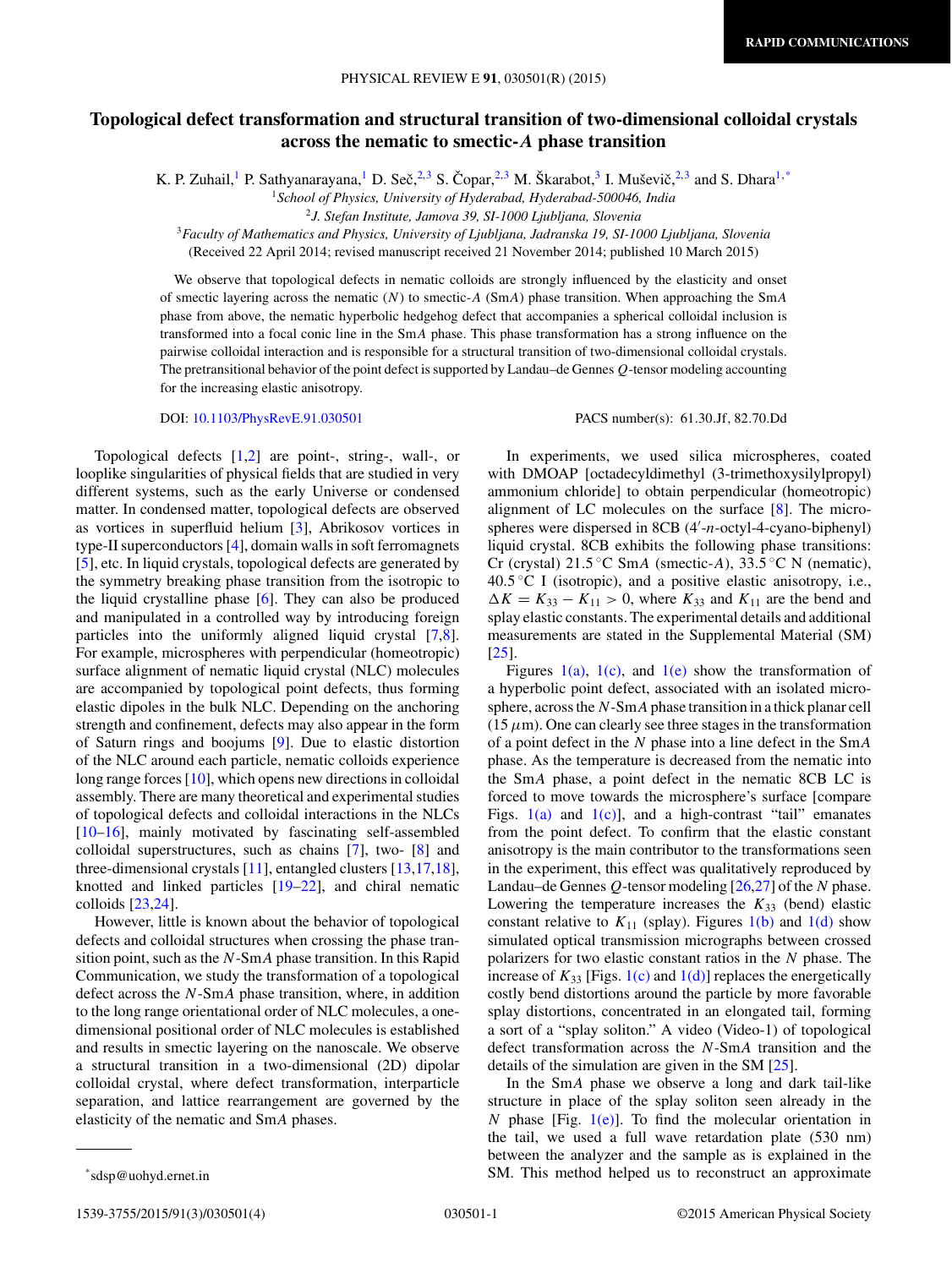

FIG. 1. (Color online) (a),(c),(e) Experimental optical micrographs of  $7 \mu$ m homeotropic microspheres in a thick planar 8CB cell between crossed polarizers in the nematic phase, (a) just before the  $N$ -SmA transition (c) and after the transition (e). Cell thickness is  $15 \mu$ m. The hyperbolic hedgehog defect in the nematic phase is marked with an arrow (a). (b), (d) Simulated micrographs of the N phase for (b) equal Frank elastic constants  $K_{33} = K_{11}$  and for (d) increased bend elastic constant ( $K_{33} = 8K_{11}$ ) which pushes the hedgehog towards the particle's surface. (f) The sketch of a reconstructed cross section of smectic layer structure in the vicinity of the microsphere.

geometry of the layer structure, as shown schematically in Fig.  $1(f)$ . The requirement for equally spaced layers in the SmA phase geometrically constrains the preexisting nematic order; because the splay soliton in the form seen in the  $N$  phase does not allow smooth equidistant layers, the tail is forced into a focal line with the cusp angle in the layer shape that falls off slowly with the distance from the particle [Figs.  $1(e)$ ] and  $1(f)$ . The layer incompressibility further decreases the range of influence of the boundary conditions imposed by the particle. The homeotropic boundary condition is reconciled in a zone next to the microsphere surface, too narrow to be discerned optically. Outside this energetically costly boundary zone, the layers are only moderately bent compared to the far field. On the defect-adjacent hemisphere, the layers outside the boundary zone closely resemble the configuration for the planar surface anchoring [\[28\]](#page-3-0), while the opposite hemisphere obeys the homeotropic anchoring and the boundary zone is not needed. The particle effectively "lenses" the layers into a cusp, similar to the effect of curvature in 2D smectic structures [\[29\]](#page-3-0).

Because the elasticity and smectic layering have such a strong influence on topological defects, we expect that the forces between colloidal particles should be strongly influenced by the N-SmA transition as well. We first investigate a pair of particles, which spontaneously chain together in the  $N$  phase, as shown in the right-hand inset in Fig. 2(a). The microspheres attract via the elastic deformation of the NLC but are separated by a topologically required hedgehog point defect in between, which stabilizes the structure. The

#### <span id="page-1-0"></span>K. P. ZUHAIL *et al.* PHYSICAL REVIEW E **91**, 030501(R) (2015)



FIG. 2. (Color online) (a) Variation of the center to center separation  $(D)$  of two homeotropic microspheres across the  $N$ -SmA transition in 8CB. See SM (Video-2). The microsphere diameter is 5.2  $\mu$ m, and the cell thickness is 7.7  $\mu$ m. Insets show experimental images of a pair of dipolar microspheres before and after N-SmA transition. (b) Variation of  $D/R_0$  above the N-SmA transition as a function of the elastic constant anisotropy  $(1 - K_{11}/K_{33})$ . The red line is the best fit to Eq. (1) with a slope 0.06. The scale on the top shows the temperature range that corresponds to the anisotropy range on the principal axis. (c) Variation of the separation with reduced temperature below the transition (logarithmic scale). The red line shows the best fit to the power law  $(D - D_0) \sim |\chi|^\alpha$  with  $\alpha = 0.38$ .

equilibrium separation of the pair is governed by the nematic elasticity and should therefore be highly sensitive to the onset of N-SmA phase transition.

Figure  $2(a)$  shows the temperature dependence of microsphere separation  $(D)$  across the N-SmA transition. We see that D increases with decreasing temperature in the N phase, which is followed by a sharp jump at the N-SmA phase transition. In 8CB, we find  $5^{\circ}$ C above the N-SmA transition,  $D = 2.3R_0$ , which is close to the previous reports [\[30–32\]](#page-3-0). Recently, James *et al.* theoretically studied the effect of anchoring strength and elastic anisotropy on the separation of a pair of dipolar nematic colloids [\[33\]](#page-3-0). In 8CB, considering  $R_0 = 2.6 \,\mu\text{m}$ , the anchoring strength  $W \simeq 10^{-4} \,\text{J/m}^2$ , and the bend elastic constant around  $K_{33} = 10 \text{ pN}$ , we get  $K_{33}/WR_0 \leq 0.04$ , which is in the limit of strong surface anchoring, justifying the approximation for the equilibrium separation  $(D)$  with a linear relation

$$
D/R_0 \simeq 2.439 + 0.0878(1 - K_{11}/K_{33}).
$$
 (1)

In order to verify that, we collected the temperature dependencies of  $K_{11}$  and  $K_{33}$  for 8CB from Ref. [\[34\]](#page-3-0) and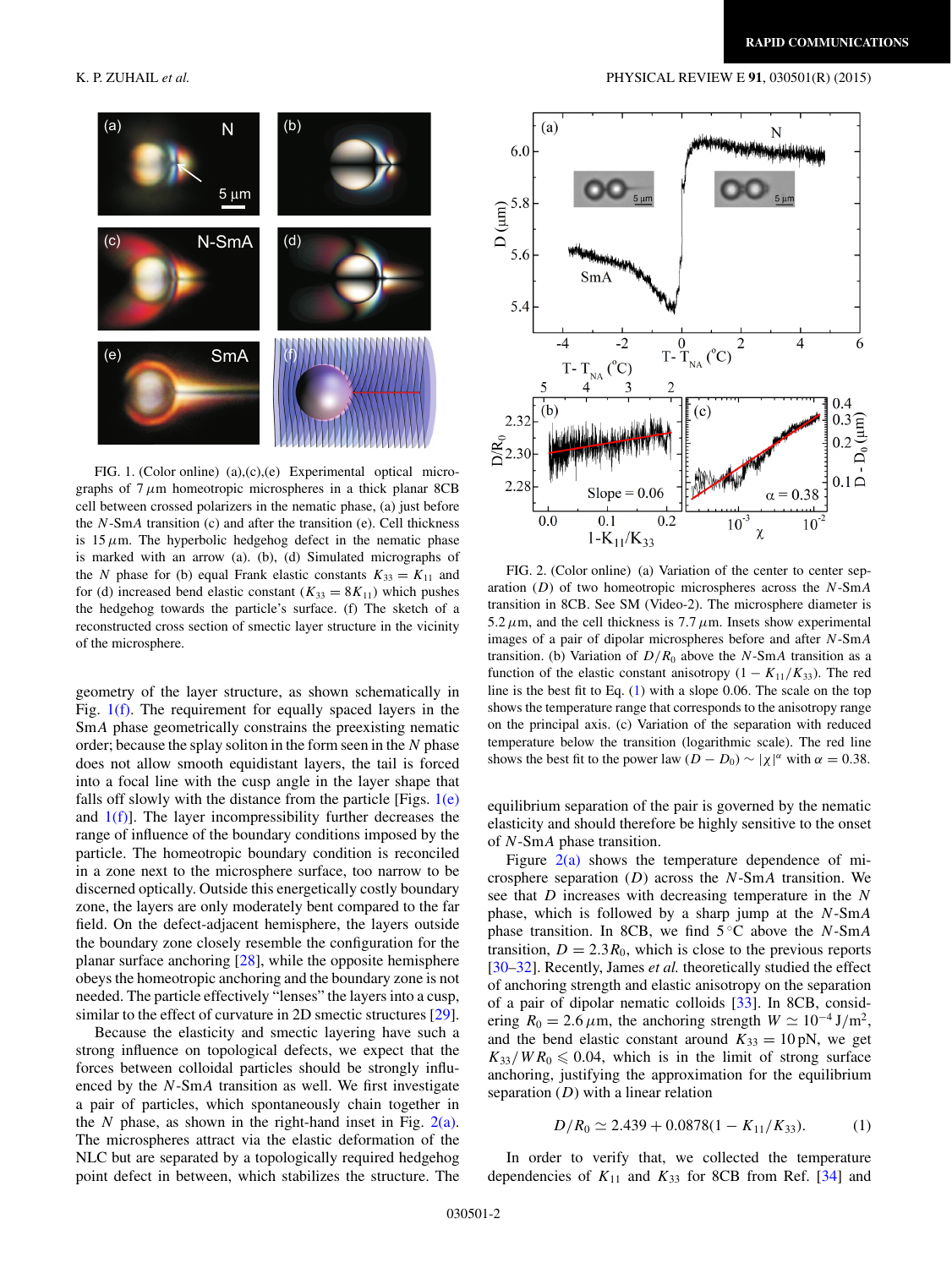## TOPOLOGICAL DEFECT TRANSFORMATION AND . . . PHYSICAL REVIEW E **91**, 030501(R) (2015)

interpolated for all temperatures of interest. Since  $K_{33}$  depends on temperature, we selected an appropriate temperature range (considering the size of the microsphere) in which the assumption of strong anchoring is valid. Figure  $2(b)$  shows the variation of  $D/R_0$  as a function of elastic anisotropy  $(1 - K_{11}/K_{33})$  with the best fit to Eq. [\(1\)](#page-1-0). The experimentally measured slope of  $D/R_0$  for 5.2  $\mu$ m particles is 0.06, which is slightly lower than the predicted value. In the selected regime, the anisotropy is small and the linearity holds. Closer to the transition, an increase of  $K_{33}$  makes the surface anchoring comparatively small, which is another explanation for why the hedgehog can move closer to the surface.

The N-SmA phase transition is reflected in a rather sharp discontinuity of the interparticle separation  $D$ , marking the discontinuity of the elastic constants and the onset of smectic layering. Furthermore, in the SmA phase [Fig.  $2(a)$ ], D is increasing with decreasing temperature from the N-SmA transition point and tends to saturate at lower temperatures. This indicates that the layer compressibility is important, because it is known that in the SmA phase, the layer compression elastic modulus (B) varies as  $B \sim \chi^{\alpha}$ , where  $\chi \equiv (1 - T/T_{NA})$  is the reduced temperature, and the critical exponent  $\alpha$  is between 0.39 and 0.42. To identify the role of the layer compression modulus, we fitted the temperature variation of separation to  $(D - D_0) \sim \chi^{\alpha}$ , where  $D_0$  is the minimum value just below the transition. As shown in Fig.  $2(c)$ , the best fit gives critical exponent  $\alpha = 0.38$ . This is in the range (0.36–0.38) of reported values measured by a second-sound resonance technique  $\left[35\right]$ . To confirm the generality of our findings, we studied particles with different size in 8CB and also in a different liquid crystal, namely, 4'-butyl-4-heptylbicyclohexyl-4-carbonitrile (CCN-47). It may be mentioned that CCN-47 exhibits a negative elastic anisotropy ( $\Delta K < 0$ ). The results are presented in the SM (also see Video-3) [\[25\]](#page-3-0).

Finally we show the effect of N-SmA phase transition on the 2D dipolar colloidal crystal, assembled by laser tweezers. The crystal was prepared following the procedure reported in Ref. [\[8\]](#page-3-0). Figure  $3(a)$  shows a 2D dipolar crystal made of 64 assembled microspheres with diameter  $5.2 \mu m$  in the nematic. Figure  $3(b)$  shows the image of a 2D crystal in the SmA phase and it was obtained by cooling the sample from the nematic phase at a rate of  $0.3 \degree C/\text{min}$ . The corresponding images under crossed polarizers are given in the SM. In the nematic phase it shows an oblique lattice with lattice constants  $a =$  $6.18 \pm 0.05 \ \mu \text{m} \ (\simeq 2.38 R_0), b = 6.51 \pm 0.05 \ \mu \text{m} \ (\simeq 2.5 R_0),$ and  $\gamma = 61^\circ \pm 1^\circ$ , which are comparable to those reported by Muševič et al. [\[8\]](#page-3-0) in 5CB (4-cyano-4'-pentylbiphenyl) NLC. As the temperature is reduced towards the SmA phase, the crystal expands in a direction perpendicular to the chains and the point defects are transformed into focal conic lines at the transition; consequently, the crystal collapses into a hexagonal structure in the SmA phase (see SM Video-4) [\[25\]](#page-3-0). The transition is reversible in the sense that the 2D dipolar crystal is almost restored and the hyperbolic hedge defects reappear at the same places when the sample is again heated back to the nematic phase (see SM Video-5) [\[25\]](#page-3-0). Careful observation indicates that in the SmA phase, the microspheres are slightly displaced from the common plane ( $\sim$ 1  $\mu$ m) in an alternating striped pattern. This suggests that it is more favorable to buckle the crystal into the third dimension, which



FIG. 3. (Color online) Optical photomicrograph of a 2D dipolar crystal of particles with diameter  $5.2 \mu$ m in the N phase (35.8 °C) and SmA phase (32.7 °C) of 8CB. (a),(b) Between crossed polarizers; (c),(d) without polarizers. See SM video-4. (e) Temperature variation of the lattice parameters  $a$  and  $b$  across the  $N-SmA$  transition. Inset: Temperature variation of  $b$  with the best fit (red line) to  $b = b_0 + C|\chi|^{-\beta}$  with  $\beta = 0.8$  (logarithmic scale). Diameter of the microspheres is 5.2  $\mu$ m and cell thickness is 9.3  $\mu$ m.

will play a more important role in thicker cells. The area of the 2D crystal decreases from 2400 (nematic phase) to  $1560 \mu m^2$  (SmA phase) which is about a 35% reduction of the initial crystal area. This is due to the absence of hedgehog point defects and out of plane shift of some particles. Using a particle tracking method, we measured the temperature dependence of the lattice constants, shown as  $a$  and  $b$  in Fig.  $3(c)$ . Interestingly, the lattice parameter a (measuring the separation along the chain) remains nearly constant, while b exhibits the presmectic divergence and finally both jump to a smaller value in the SmA phase. We also measured the angle  $\gamma$  [Fig. 3(a)] and no noticeable change is observed across the phase transition. In the  $N$  phase there is a strong bend deformation of the director between the neighboring chains [\[8\]](#page-3-0). This bend deformation is expected to get expelled due to the pretransitional divergence of the bend elastic constant, which is given by  $K_{33} = K_{33}^0 + A|\chi|^{-1}$  [\[36\]](#page-3-0). In order to identify the role of bend deformation, the temperature dependence of b is fitted to  $b = b_0 + C|\chi|^{-\beta}$ , where  $b_0$  and C are constants. The fit [inset of Fig.  $3(c)$ ] gives the exponent  $\beta \simeq 0.8$ , close to the theoretical exponent of pre-smectic bend elastic constant and suggests that the divergent behavior of b, consequently the anisotropic crystal expansion is due to the expulsion of bend deformation. Further, we studied the structural transition in CCN-47 on both cooling and heating (Video-6 and Video-7 in SM) [\[25\]](#page-3-0). The structural transition and